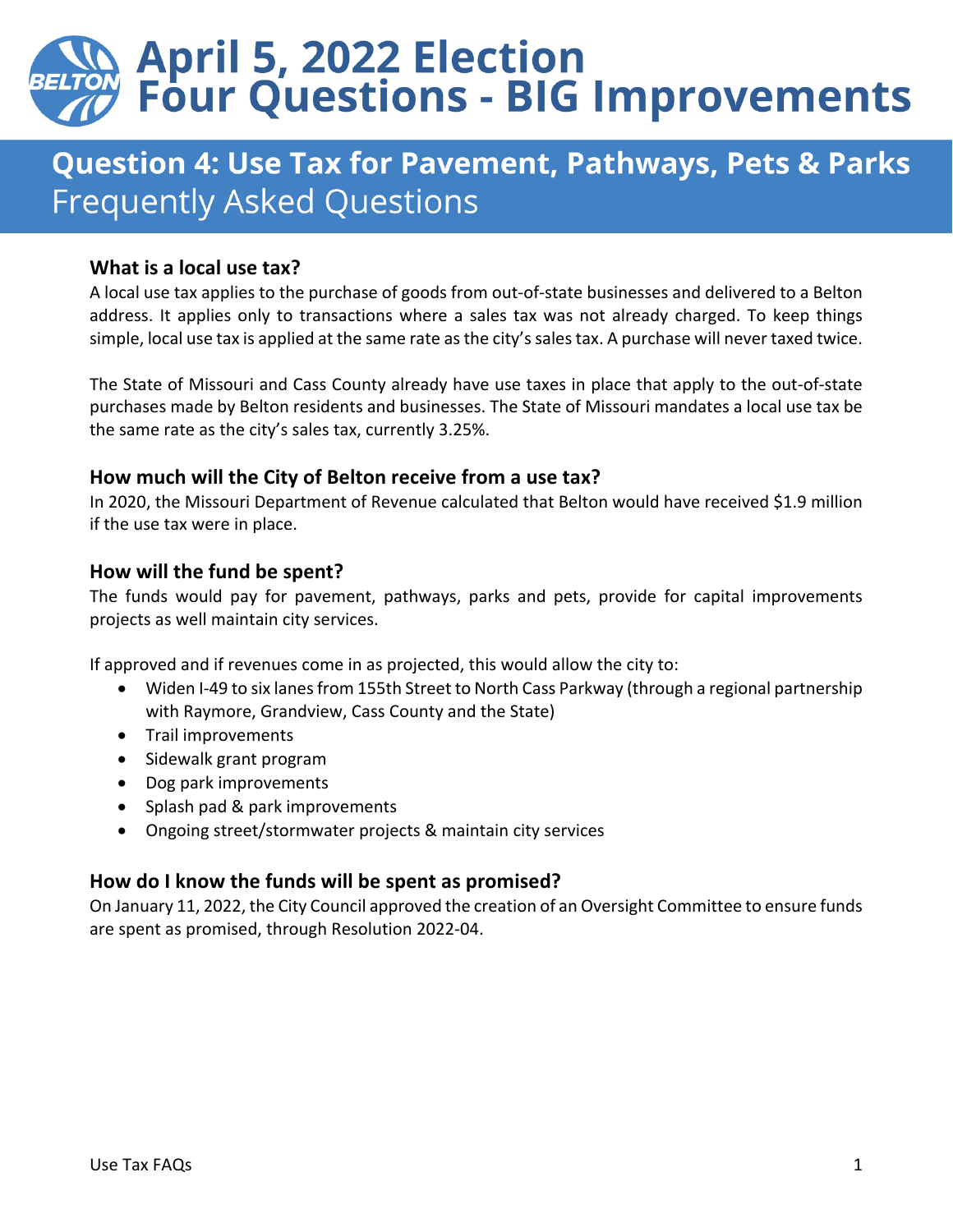# **Question 4: Use Tax for Pavement, Pathways, Pets & Parks Frequently Asked Questions**

### **Why is this important to Belton residents?**

The funds generated by the use tax would pay for community amenities and upgrade and maintain existing city services that our residents expect and deserve. The city needs to modernize its revenue sources to keep pace with emerging and evolving retail purchasing trends.

Traditionally dependable revenue sources are changing. Consumer shopping habits have shifted from brick-and-mortar sales toward online shopping.

In 2010, less than 5% of total retail sales happened online. During this decade of eCommerce growth, that number more than tripled to 18%. Much of that growth happened in 2020, when eCommerce sales increased by 44%. eCommerce growth may slow, but the share of retail sales that moved online will continue to go up, not down.

<sup>1</sup>Ecommerce growth from 2010 to 2020. Red Stag Fulfillment. (2021, September 14). Retrieved December 27, 2021, from https://redstagfulfillm

#### **Why is this important to Belton business owners?**

A use tax levels the playing field for Belton businesses (both online & in-store). Our local businesses invest in our community, employ our residents and contribute to local fund-raising events and community projects. Out-of-state businesses currently avoid local taxes, putting local businesses at a competitive disadvantage. A use tax would eliminate the inequality in tax rates collected by local and out-of-state businesses by imposing the same rate on all businesses. Without a use tax in place, consumers have an incentive to purchase items from out-of-state businesses, rather than shopping local.

#### **I already pay sales tax; is this the same thing?**

No. The sales tax applies to retail purchases from a Missouri business (both online and in-store). The use tax only applies to purchases made from out-of-state businesses. It's one or the other, never both. A purchase would never be taxed twice.

#### **What is the use tax rate for Belton?**

To keep things simple, the State of Missouri mandates that any use tax be applied at the same rate as the city's sales tax, currently 3.25%. If the local sales tax rate is reduced or raised by voter approval, the local use tax rate will also be reduced or raised by the same action.

# **If approved by voters, when would the use tax take affect?**

July 1, 2022

#### **How is the tax collected?**

The out-of-state and/or online business will collect the local use tax, along with the state use tax, and remit both to the Missouri Department of Revenue (MoDOR).